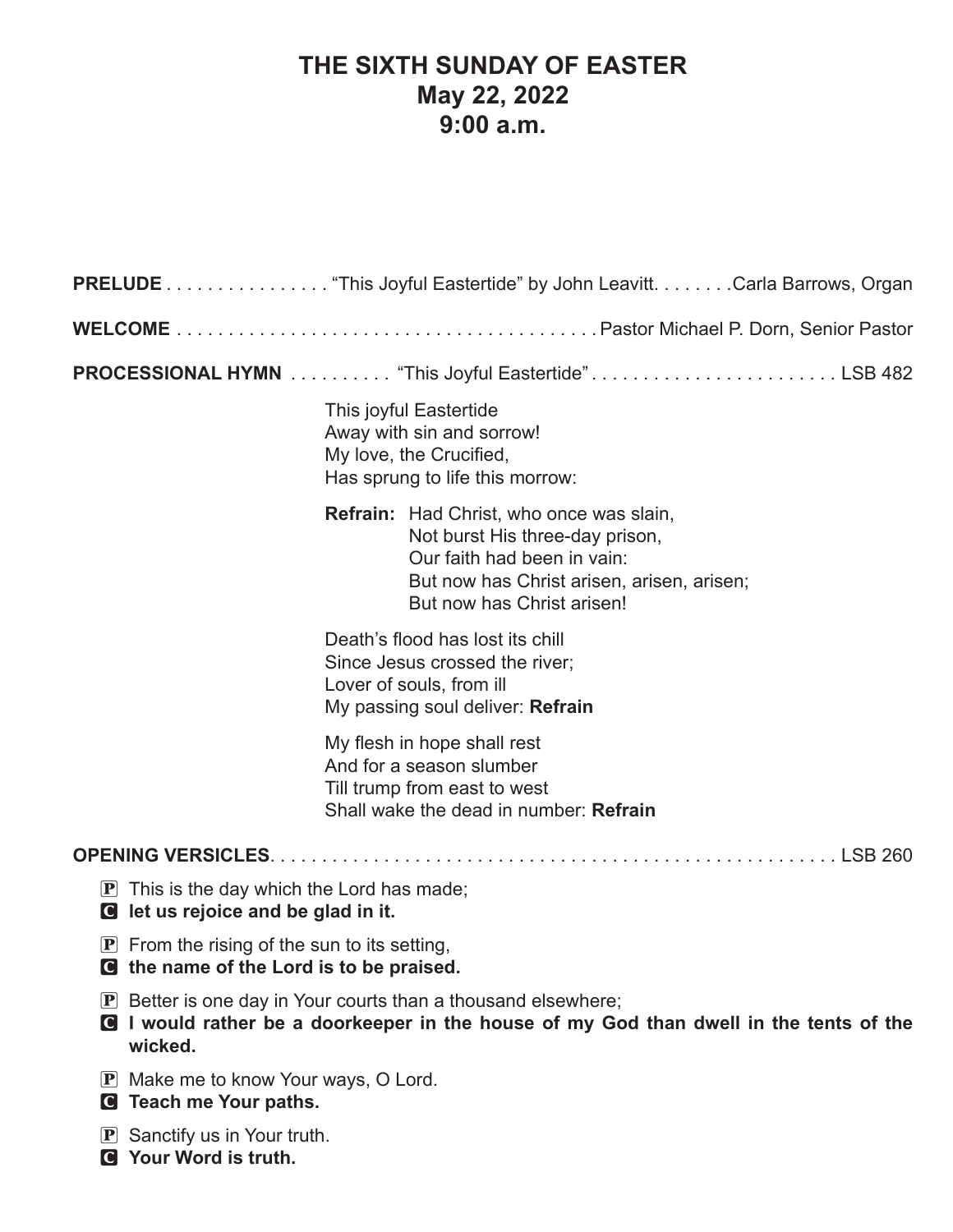- $\mathbf{P}$  From the rising of the sun to its setting,
- C **the name of the Lord is to be praised.**
- C **Glory be to the Father and to the Son and to the Holy Spirit; as it was in the beginning, is now, and will be forever. Amen.**

### **LUTHER'S MORNING PRAYER**

C **I thank You, my heavenly Father, through Jesus Christ, Your dear Son, that You have kept me this night from all harm and danger; and I pray that You would keep me this day also from sin and every evil, that all my doings and life may please You. For into Your hands I commend myself, my body and soul, and all things. Let Your holy angel be with me, that the evil foe may have no power over me. Amen.**

**OLD TESTAMENT CANTICLE** . . . . . . . . . . . . . . ................................... LSB 261

**People: The Lord God is my strength and my song, and He has become my salvation.**

**Cantor:** *With joy will you draw water from the wells of salvation. And you will say in that day: "Give thanks to the Lord, call upon His name, make known His deeds among the peoples, proclaim that His name is exalted."*

### **People: The Lord God is my strength and my song, and He has become my salvation.**

**Cantor:** *Sing praises to the Lord, for He has done gloriously; let this be made known in all the earth. Shout, and sing for joy, O inhabitants of Zion, for great in your midst is the Holy One of Israel.*

- **People: The Lord God is my strength and my song, and He has become my salvation.**
- **Cantor:** *Glory be to the Father and to the Son and to the Holy Spirit; as it was in the beginning, is now, and will be forever. Amen.*

**People: The Lord God is my strength and my song, and He has become my salvation.**

### **FIRST READING** . . . . . . . . . . . . . . . . . . . . . . . . . ................................ Acts 16:9-15

 $\mathbb R$  The First Reading is from the 16<sup>th</sup> Chapter of Acts.

**R** <sup>9</sup>A vision appeared to Paul in the night: a man of Macedonia was standing there, urging him and saying, "Come over to Macedonia and help us." <sup>10</sup>And when Paul had seen the vision, immediately we sought to go on into Macedonia, concluding that God had called us to preach the gospel to them.

11So, setting sail from Troas, we made a direct voyage to Samothrace, and the following day to Neapolis, <sup>12</sup>and from there to Philippi, which is a leading city of the district of Macedonia and a Roman colony. We remained in this city some days. <sup>13</sup>And on the Sabbath day we went outside the gate to the riverside, where we supposed there was a place of prayer, and we sat down and spoke to the women who had come together. <sup>14</sup>One who heard us was a woman named Lydia, from the city of Thyatira, a seller of purple goods, who was a worshiper of God. The Lord opened her heart to pay attention to what was said by Paul. 15And after she was baptized, and her household as well, she urged us, saying, "If you have judged me to be faithful to the Lord, come to my house and stay." And she prevailed upon us. (ESV)

- R This is the Word of the Lord.
- C **Thanks be to God.**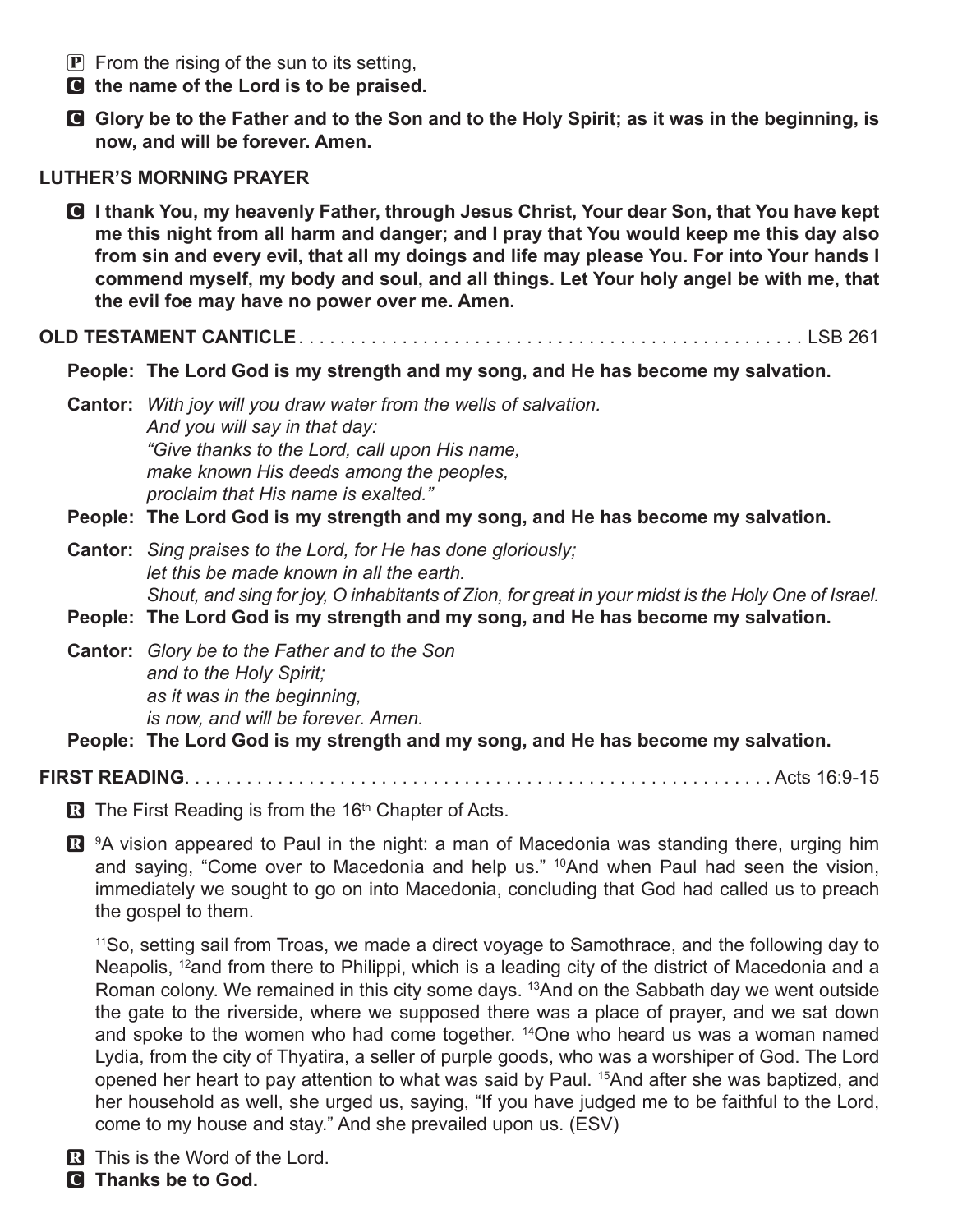## **SECOND READING** . . . . . . . . . . . . . . . . . . . . . . ..................... Revelation 21:9-14, 21-27

R The Second Reading is from the 21<sup>st</sup> Chapter of Revelation.

 $\mathbb{R}$  <sup>9</sup>Then came one of the seven angels who had the seven bowls full of the seven last plagues and spoke to me, saying, "Come, I will show you the Bride, the wife of the Lamb." <sup>10</sup>And he carried me away in the Spirit to a great, high mountain, and showed me the holy city Jerusalem coming down out of heaven from God, 11having the glory of God, its radiance like a most rare jewel, like a jasper, clear as crystal. <sup>12</sup>It had a great, high wall, with twelve gates, and at the gates twelve angels, and on the gates the names of the twelve tribes of the sons of Israel were inscribed—  $13$  on the east three gates, on the north three gates, on the south three gates, and on the west three gates. <sup>14</sup>And the wall of the city had twelve foundations, and on them were the twelve names of the twelve apostles of the Lamb....

<sup>21</sup>And the twelve gates were twelve pearls, each of the gates made of a single pearl, and the street of the city was pure gold, transparent as glass.

 $22$ And I saw no temple in the city, for its temple is the Lord God the Almighty and the Lamb.  $23$ And the city has no need of sun or moon to shine on it, for the glory of God gives it light, and its lamp is the Lamb. 24By its light will the nations walk, and the kings of the earth will bring their glory into it,  $25$  and its gates will never be shut by day—and there will be no night there.  $26$  They will bring into it the glory and the honor of the nations. <sup>27</sup>But nothing unclean will ever enter it, nor anyone who does what is detestable or false, but only those who are written in the Lamb's book of life. (ESV)

- R This is the Word of the Lord.
- C **Thanks be to God.**

### **HOLY GOSPEL** . . . . . . . . . . . . . . . . . . . . . . . . . . .............................. John 16:23-33

- **P** The Holy Gospel according to St. John, the 16<sup>th</sup> Chapter.
- **G** Glory to You, O Lord.
- $\mathbb{P}$  <sup>23</sup>[Jesus said:] "In that day you will ask nothing of Me. Truly, truly, I say to you, whatever you ask of the Father in My name, He will give it to you. <sup>24</sup>Until now you have asked nothing in My name. Ask, and you will receive, that your joy may be full.

<sup>25"</sup>I have said these things to you in figures of speech. The hour is coming when I will no longer speak to you in figures of speech but will tell you plainly about the Father. <sup>26</sup>In that day you will ask in My name, and I do not say to you that I will ask the Father on your behalf; <sup>27</sup> for the Father Himself loves you, because you have loved Me and have believed that I came from God. <sup>28</sup>I came from the Father and have come into the world, and now I am leaving the world and going to the Father."

<sup>29</sup>His disciples said, "Ah, now You are speaking plainly and not using figurative speech! <sup>30</sup>Now we know that You know all things and do not need anyone to question You; this is why we believe that You came from God."

 $31$  Jesus answered them, "Do you now believe?  $32$  Behold, the hour is coming, indeed it has come, when you will be scattered, each to his own home, and will leave Me alone. Yet I am not alone, for the Father is with Me. 33| have said these things to you, that in Me you may have peace. In the world you will have tribulation. But take heart; I have overcome the world." (ESV)

 $\overline{P}$  This is the Gospel of the Lord.

C **Praise to You, O Christ.**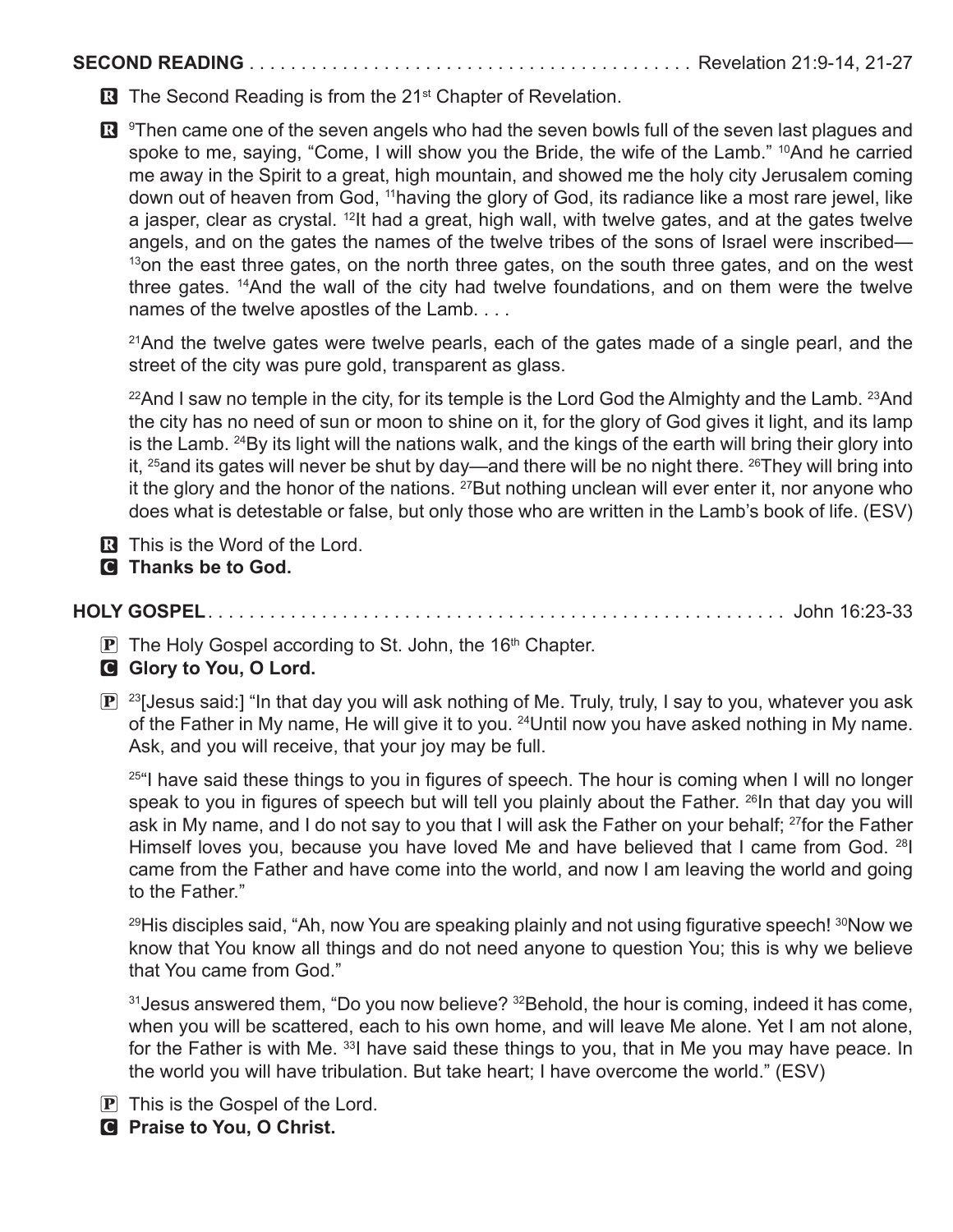## **RESPONSORY** . . . . . . . . . . . . . . . . . . . . . . . . . . ................................... LSB 263

- P Forever, O Lord, Your Word is firmly set in the heavens.
- C **Lord, I love the habitation of Your house and the place where Your glory dwells.**
- $\mathbf{P}$  Blessed are those who hear the Word of God and keep it.
- C **Lord, I love the habitation of Your house and the place where Your glory dwells.**
- P Glory be to the Father and to the Son and to the Holy Spirit.
- C **Lord, I love the habitation of Your house and the place where Your glory dwells.**

**CONFESSION OF FAITH** . . . . . . . . . . . . . . . . . . . . Second Article of Apostles' Creed and Explanation

- $\mathbf P$  Let us now confess the Second Article of the Apostles' Creed, and speak together the section of Luther's Small Catechism that tells of the redemption we receive from our Lord Jesus Christ.
- C **I believe in Jesus Christ, His only Son, our Lord, who was conceived by the Holy Spirit, born of the virgin Mary, suffered under Pontius Pilate, was crucified, died and was buried. He descended into hell. The third day He rose again from the dead. He ascended into heaven and sits at the right hand of God the Father Almighty. From thence He will come to judge the living and the dead.**
- $\overline{P}$  What does this mean?
- C **I believe that Jesus Christ, true God, begotten of the Father from eternity, and also true man, born of the virgin Mary, is my Lord, who has redeemed me, a lost and condemned person, purchased and won me from all sins, from death, and from the power of the devil; not with gold or silver, but with His holy, precious blood and with His innocent suffering and death, that I may be His own and live under Him in His kingdom and serve Him in everlasting righteousness, innocence, and blessedness, just as He is risen from the dead, lives and reigns to all eternity. This is most certainly true.**

**SOLO** . . . . . . . . . . . . . . . . . . . . "I Know that My Redeemer Liveth" . . . . . . . . Soloist, Anna Diemer by G. F. Handel

> *I know that my Redeemer liveth, And that He shall stand at the latter day upon the earth. I know that my Redeemer liveth, And that He shall stand at the latter day upon the earth, upon the earth. I know that my Redeemer liveth, And that He shall stand at the latter day upon the earth, upon the earth:*

*And though worms destroy this body, yet in my flesh shall I see God, Yet in my flesh shall I see God. I know that my Redeemer liveth. And though worms destroy this body, yet in my flesh shall I see God, Yet in my flesh shall I see God, shall I see God.*

*I know that my Redeemer liveth. For now is Christ risen from the dead, the first fruits of them that sleep, Of them that sleep, the first fruits of them that sleep For now is Christ risen, for now is Christ risen from the dead, The first fruits of them that sleep.*

**CHILDREN'S MESSAGE** . . . . . . . . . . . . . . . . . . .............. Matt Meier, Director of Discipleship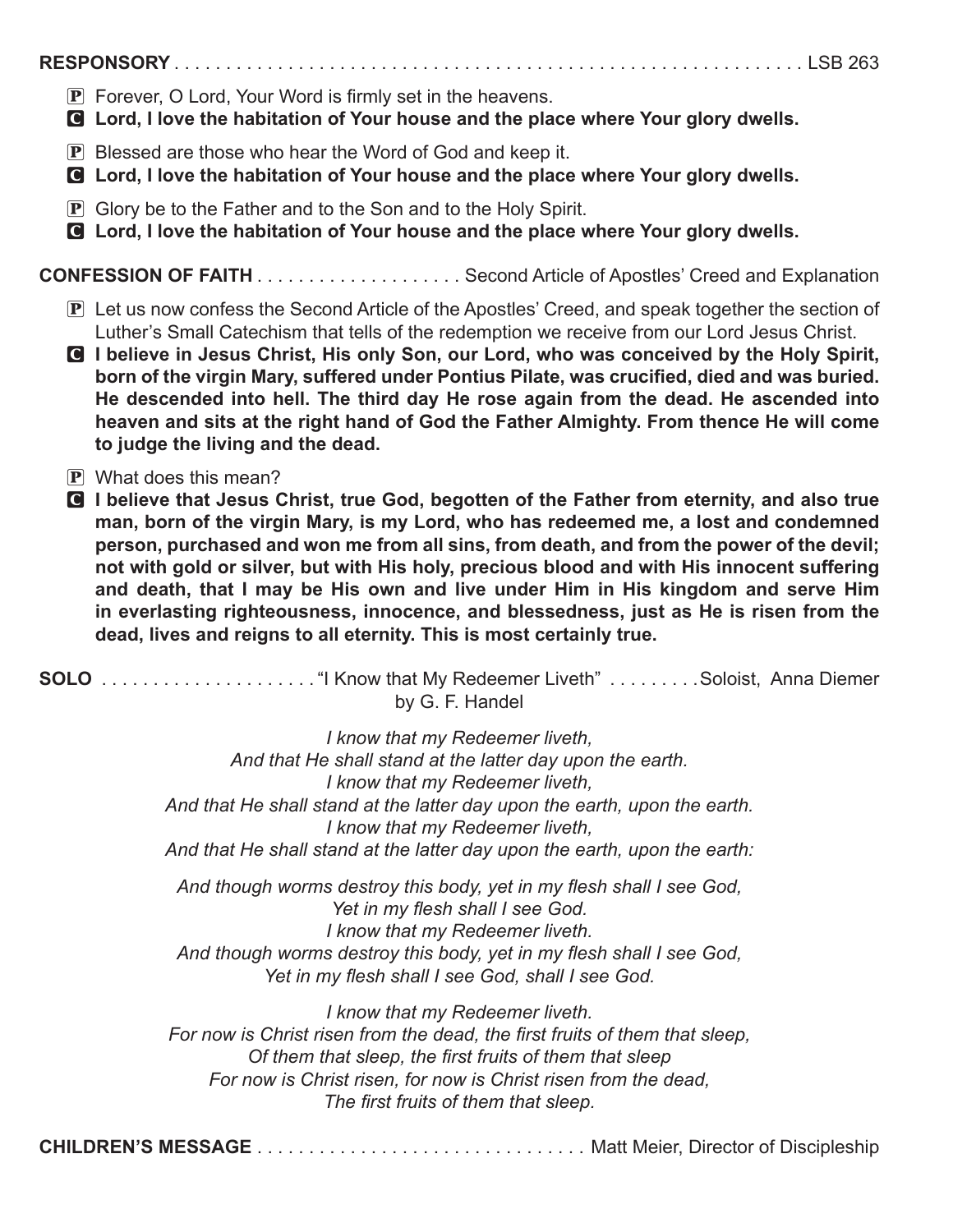| Thine the amen Thine the praise<br>Alleluias angels raise<br>Thine the everlasting head<br>Thine the breaking of the bread<br>Thine the glory Thine the story<br>Thine the harvest then the cup<br>Thine the vineyard then the cup is lifted up lifted up.                |
|---------------------------------------------------------------------------------------------------------------------------------------------------------------------------------------------------------------------------------------------------------------------------|
| Thine the life eternally<br>Thine the promise let there be<br>Thine the vision Thine the tree<br>All the earth on bended knee<br>Gone the nailing gone the railing<br>Gone the pleading gone the cry<br>Gone the sighing gone the dying what was loss lifted high.        |
| Thine the truly Thine the yes<br>Thine the table we the guest<br>Thine the mercy all from Thee<br>Thine the glory yet to be<br>Then the ringing and the singing<br>Then the end of all the war<br>Thine the living Thine the loving evermore evermore.                    |
| Thine the kingdom Thine the prize<br>Thine the wonder full surprise<br>Thine the banquet then the praise<br>Then the justice of Thy ways<br>Thine the glory Thine the story<br>Then the welcome to the least<br>Then the wonder all increasing at Thy feast at Thy feast. |
| Thine the glory in the night<br>No more dying only light<br>Thine the river Thine the tree<br>Then the Lamb eternally<br>Then the holy holy holy<br>Celebration jubilee<br>Thine the splendor Thine the brightness only Thee only Thee.                                   |
| <b>OFFERING</b>                                                                                                                                                                                                                                                           |
| (Offerings may be submitted online to www.trinitydt.org, by mail to Trinity Downtown                                                                                                                                                                                      |

*(Offerings may be submitted online to www.trinitydt.org, by mail to Trinity Downtown, 800 Houston Ave., Houston, TX 77007 or dropped off at the office, M-F, 8:30 - 2:30.)*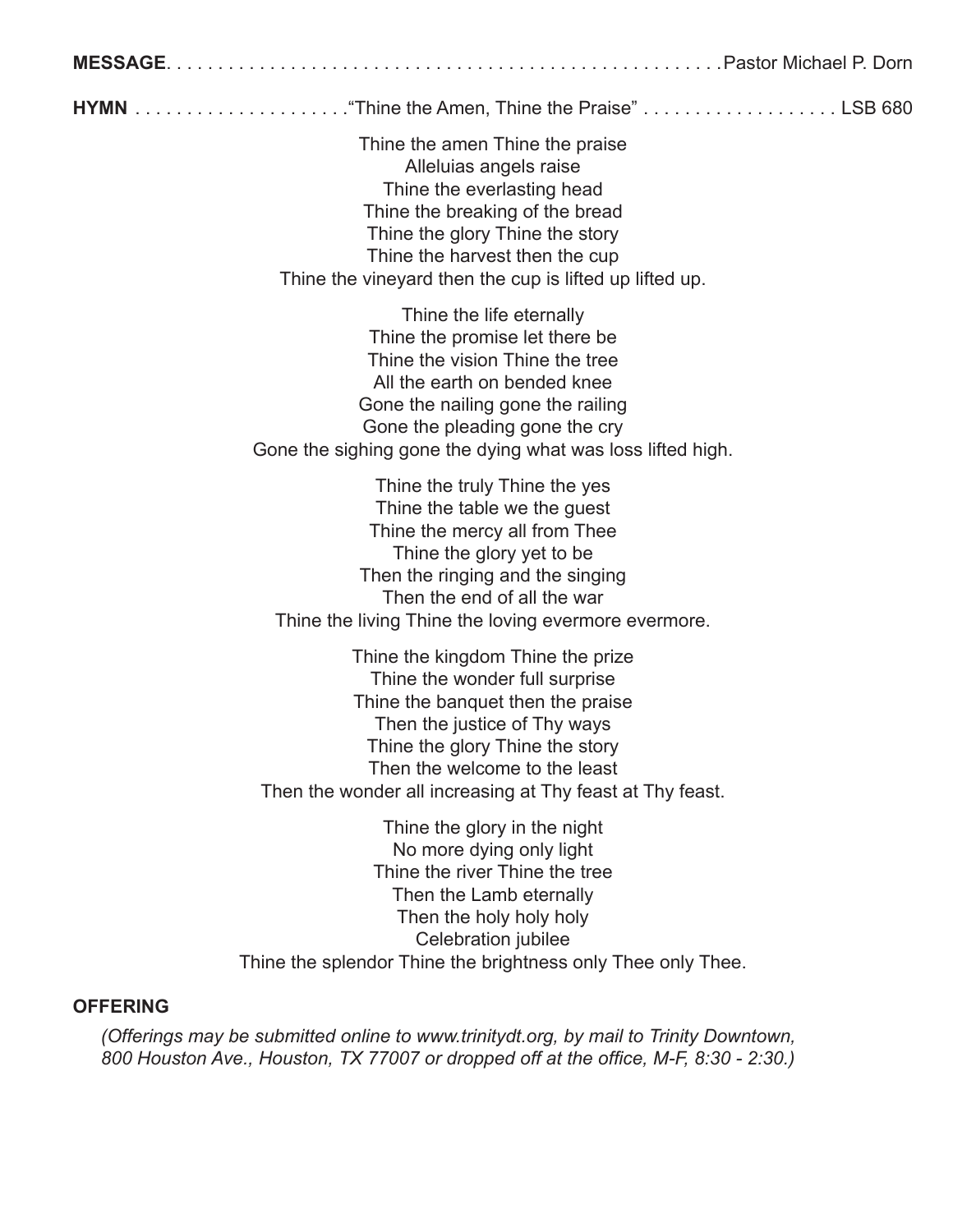**MUSICAL OFFERING** . . . . "I Will Rise" by Tomlin, Reeves, Giglio, Maher . . . . . . . . . . Men's Quartet arr. Craig Courtney

> *There's a peace I've come to know Though my heart and flesh may fail. There's an anchor for my soul. I can say, "It is well."*

*Jesus has overcome And the grave is overwhelmed. The victory is won, He is risen from the dead.*

*And I will rise when He calls my name, No more sorrow, no more pain, I will rise on eagle's wings. Before my God fall on my knees And rise. I will rise.* 

*There's a day that's drawing near When this darkness breaks to light. And the shadows disappear And my faith shall be my eyes.*

*Jesus has overcome And the grave is overwhelmed. The victory is won, He is risen from the dead.*

*And I will rise when He calls my name No more sorrow, no more pain, I will rise on eagle's wings, Before my God fall on my knees And rise. I will rise.*

*And I hear the voice of many angels sing, "Worthy is the Lamb!" And I hear the cry of ev'ry longing heart, "Worthy is the Lamb!"*

*And I hear the voice of many angels sing, "Worthy is the Lamb!" And I hear the cry of ev'ry longing heart, "Worthy is the Lamb, worthy is the Lamb!"*

*And I will rise when He calls my name, No more sorrow, no more pain. I will rise on eagle's wings. Before my God fall on my knees. And rise. I will rise!*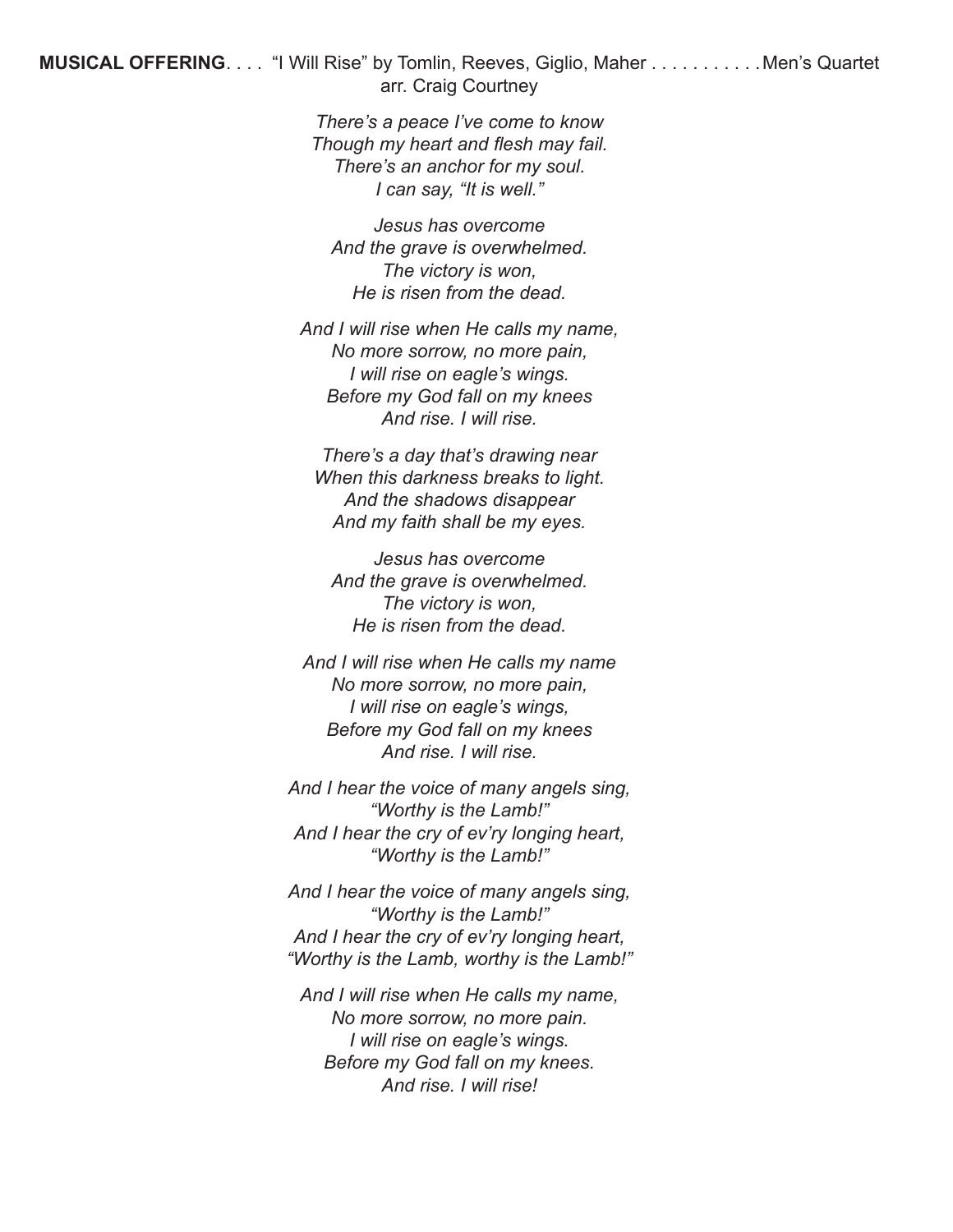| $\mathbf{P}$ In peace let us pray to the Lord:<br><b>Q</b> Lord, have mercy.                                                                                                                                           |
|------------------------------------------------------------------------------------------------------------------------------------------------------------------------------------------------------------------------|
| $\mathbf{P}$ For the gift of divine peace and of pardon, with all our heart and with all our mind, let us pray to<br>the Lord:<br><b>G</b> Lord, have mercy.                                                           |
| $\mathbf{P}$ For the holy Christian Church, here and scattered throughout the world, and for the proclamation<br>of the Gospel and the calling of all to faith, let us pray to the Lord:<br><b>G</b> Lord, have mercy. |
| $\mathbf P$ For this nation, for our cities and communities, and for the common welfare of us all, let us pray<br>to the Lord:<br><b>Q</b> Lord, have mercy.                                                           |
| $\mathbf P$ For seasonable weather and for the fruitfulness of the earth, let us pray to the Lord:<br><b>G</b> Lord, have mercy.                                                                                       |
| $\mathbf{P}$ For those who labor, for those whose work is difficult or dangerous, and for all who travel, let us<br>pray to the Lord:<br><b>G</b> Lord, have mercy.                                                    |
| $\mathbf P$ For all those in need, for the hungry and homeless, for the widowed and orphaned, and for all<br>those in prison, let us pray to the Lord:<br><b>G</b> Lord, have mercy.                                   |
| $\mathbf{P}$ For the sick and dying and for all those who care for them, let us pray to the Lord:<br><b>Q</b> Lord, have mercy.                                                                                        |
| <b>P</b> For $\ldots$ [additional bids for prayer may be inserted here] $\ldots$ let us pray to the Lord:<br><b>G</b> Lord, have mercy.                                                                                |
| $\mathbf{P}$ Finally, for these and for all our needs of body and soul, let us pray to the Lord:<br><b>G</b> Lord, have mercy. Christ, have mercy. Lord, have mercy.                                                   |
| <b>LORD'S PRAYER</b>                                                                                                                                                                                                   |

C **Our Father who art in heaven, hallowed be Thy name, Thy kingdom come, Thy will be done on earth as it is in heaven; give us this day our daily bread; and forgive us our trespasses as we forgive those who trespass against us; and lead us not into temptation, but deliver us from evil. For Thine is the kingdom and the power and the glory forever and ever. Amen.**

### **NEW TESTAMENT CANTICLE**

- Cantor: *Christ has been raised from the dead! Alleluia. Alleluia.*
- **People: Christ has been raised from the dead! Alleluia. Alleluia.**
- Cantor: *Christ our Passover Lamb has been sacrificed. Raised from the dead, He will never die again. Death has no more dominion over Him.*
- **People: Christ has been raised from the dead! Alleluia. Alleluia.**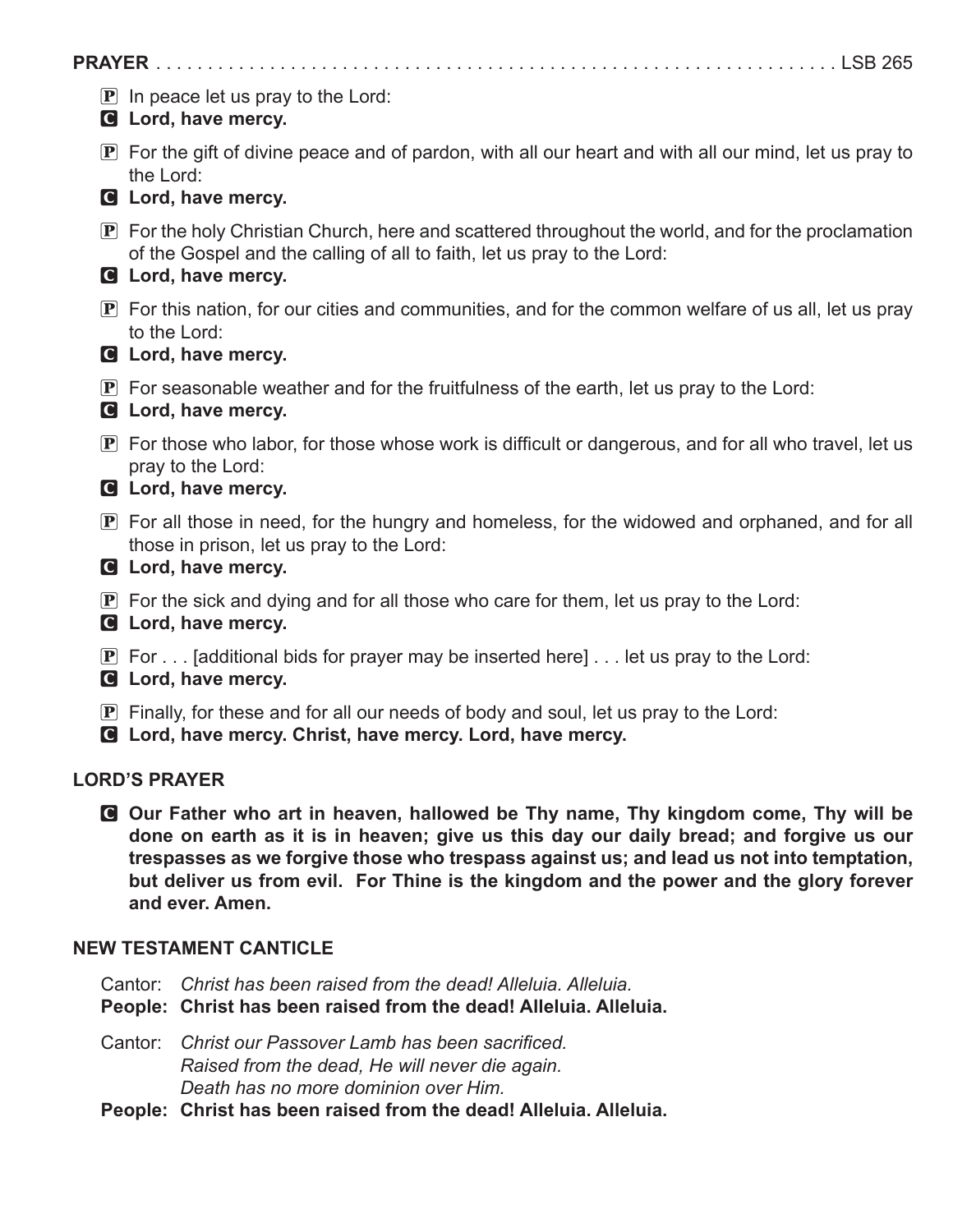|                 | Cantor: Dying, Christ dies to sin, once for all.<br>Living, He lives to God.                                                                                                                                                    |
|-----------------|---------------------------------------------------------------------------------------------------------------------------------------------------------------------------------------------------------------------------------|
|                 | Count yourselves as dead to sin and alive to God in Christ Jesus, our Lord.<br>People: Christ has been raised from the dead! Alleluia. Alleluia.                                                                                |
| <b>BLESSING</b> |                                                                                                                                                                                                                                 |
|                 | $\boxed{\mathbf{P}}$ Let us bless the Lord.<br><b>Q</b> Thanks be to God.                                                                                                                                                       |
| <b>G</b> Amen.  | <b>P</b> The almighty and merciful Lord, the Father, the $\pm$ Son, and the Holy Spirit, bless and<br>preserve you.                                                                                                             |
|                 | <b>RECESSIONAL HYMN</b> "Scatter the Darkness, Break the Gloom" LSB 481                                                                                                                                                         |
|                 | Scatter the darkness, break the gloom;<br>Sun, reveal an empty tomb<br>Shining with joy for all our sorrows,<br>Hope and peace for all tomorrows,<br>Life uneclipsed by doubt and dread:<br>Christ has risen from the dead!     |
|                 | Bearing the standard from on high<br>As the Lamb of God to die;<br>He who for us, so cruelly treated,<br>Lives again-our foes defeated!<br>Where is your sting, O death and grave?<br>Christ has shown His strength to save!    |
|                 | Banners of triumph, be unfurled!<br>Trumpets, sound throughout the world!<br>Crying and sighs, give way to singing:<br>Life from death, our Lord is bringing!<br>Let there begin the jubilee-<br>Christ has gained the victory! |

**POSTLUDE** . . . . . . . . . . . . . . "Alleluia! Jesus is Risen!" by John Leavitt . . . . . . Carla Barrows, Organ